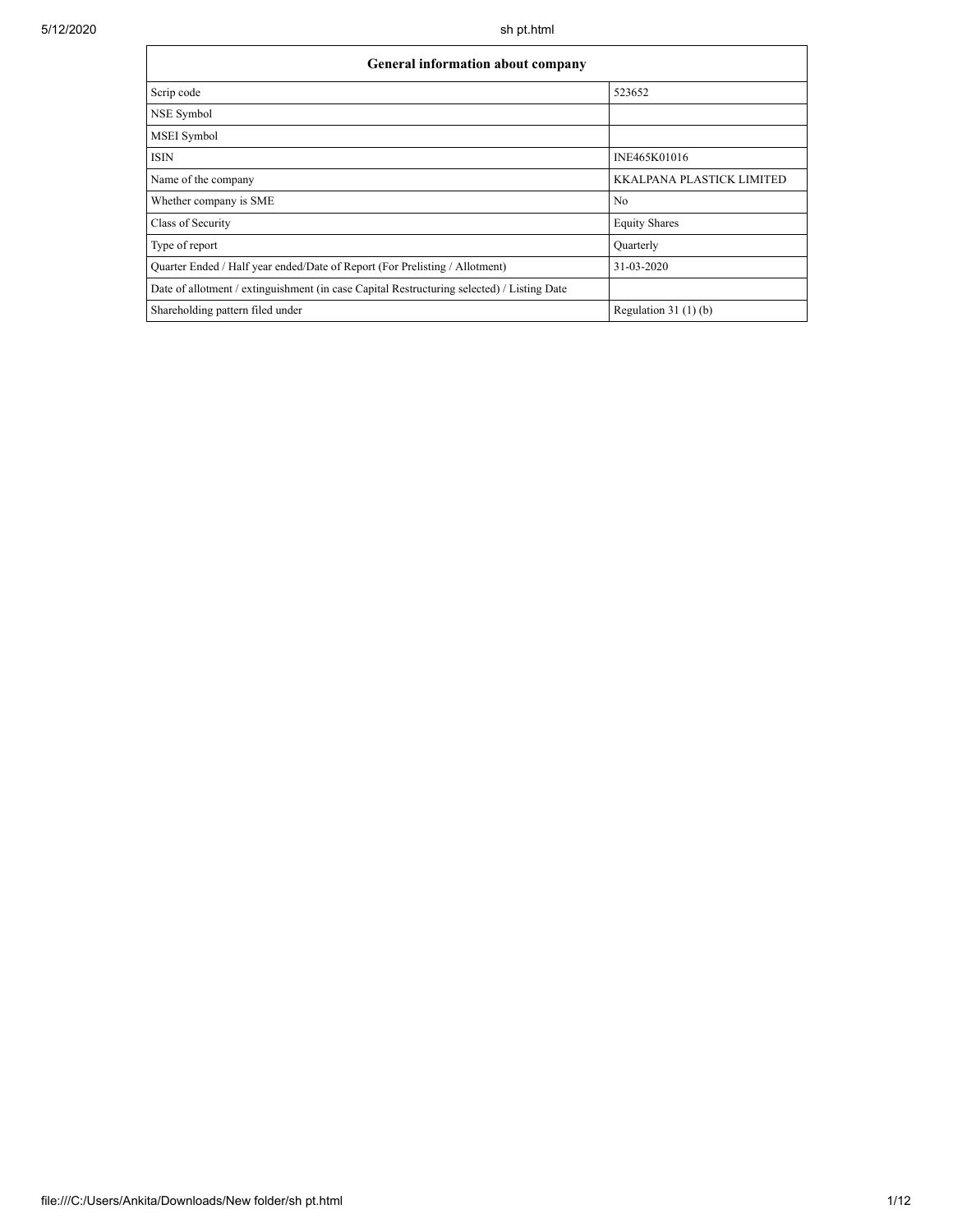|                | <b>Declaration</b>                                                                        |                |                                |                       |                             |  |  |  |
|----------------|-------------------------------------------------------------------------------------------|----------------|--------------------------------|-----------------------|-----------------------------|--|--|--|
| Sr.<br>No.     | Particular                                                                                | Yes/No         | Promoter and<br>Promoter Group | Public<br>shareholder | Non Promoter-<br>Non Public |  |  |  |
| $\overline{1}$ | Whether the Listed Entity has issued any partly paid up shares?                           | No.            | No                             | N <sub>o</sub>        | N <sub>o</sub>              |  |  |  |
| $\overline{2}$ | Whether the Listed Entity has issued any Convertible Securities<br>9                      | N <sub>0</sub> | No                             | N <sub>0</sub>        | No.                         |  |  |  |
| $\overline{3}$ | Whether the Listed Entity has issued any Warrants?                                        | N <sub>0</sub> | No                             | N <sub>o</sub>        | N <sub>o</sub>              |  |  |  |
| $\overline{4}$ | Whether the Listed Entity has any shares against which<br>depository receipts are issued? | No             | N <sub>0</sub>                 | N <sub>0</sub>        | N <sub>0</sub>              |  |  |  |
| $\overline{5}$ | Whether the Listed Entity has any shares in locked-in?                                    | N <sub>0</sub> | N <sub>0</sub>                 | N <sub>0</sub>        | No.                         |  |  |  |
| 6              | Whether any shares held by promoters are pledge or otherwise<br>encumbered?               | N <sub>0</sub> | No                             |                       |                             |  |  |  |
| 7              | Whether company has equity shares with differential voting<br>rights?                     | N <sub>0</sub> | No                             | No                    | No                          |  |  |  |
| 8              | Whether the listed entity has any significant beneficial owner?                           | Yes            |                                |                       |                             |  |  |  |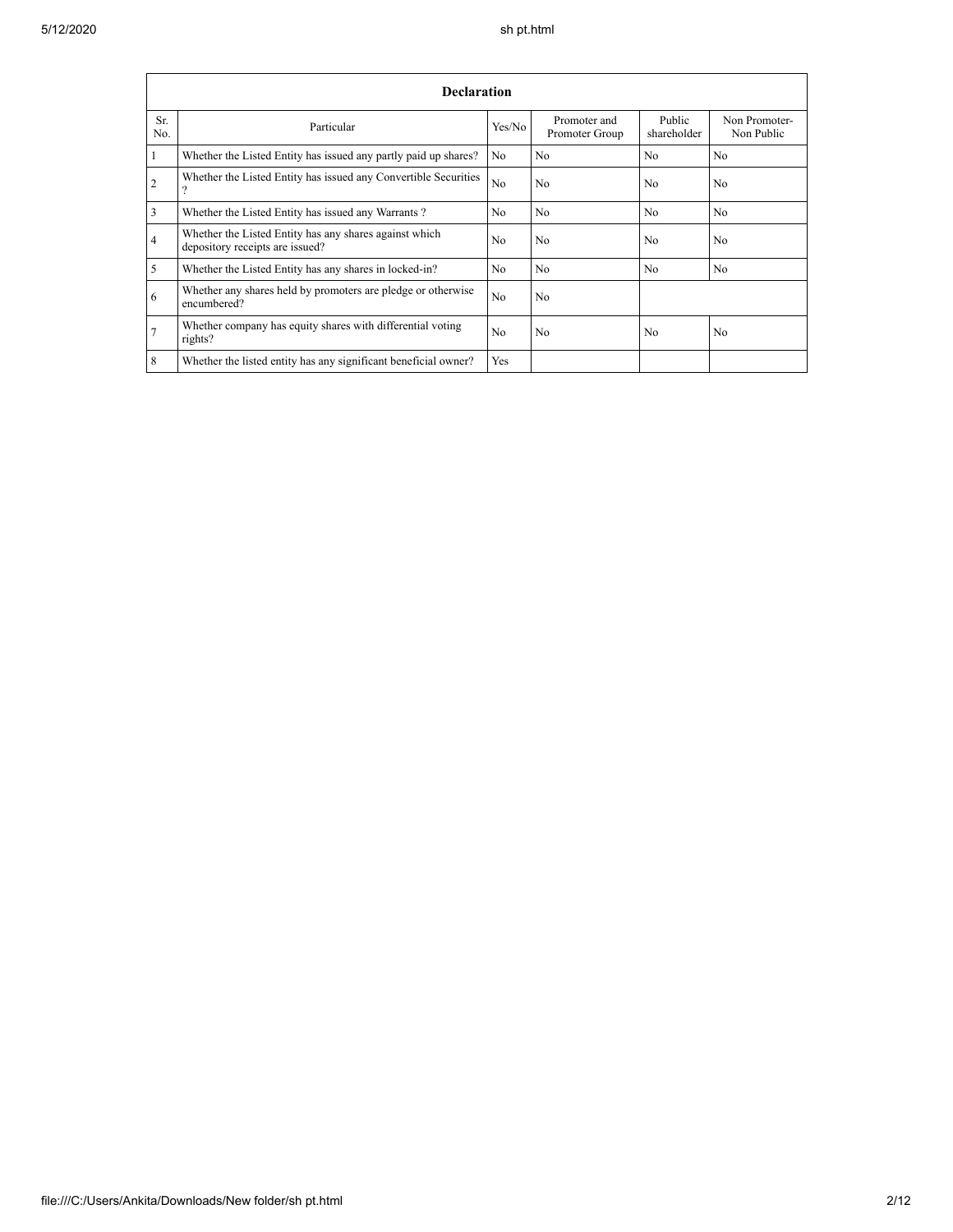|                   |                                                                                                                                                |                |                      |                   |                                                 |                                          | Table I - Summary Statement holding of specified securities      |         |                           |            |       |
|-------------------|------------------------------------------------------------------------------------------------------------------------------------------------|----------------|----------------------|-------------------|-------------------------------------------------|------------------------------------------|------------------------------------------------------------------|---------|---------------------------|------------|-------|
|                   | No. of<br>Category<br>Nos. Of                                                                                                                  |                | fully paid           | No. Of<br>Partly  | No. Of<br>Total nos.<br>shares<br>shares        | Shareholding as a<br>% of total no. of   | Number of Voting Rights held in each<br>class of securities (IX) |         |                           |            |       |
| Category<br>$($ I | of<br>shareholder                                                                                                                              | shareholders   | up equity<br>shares  | paid-up<br>equity | underlying<br>$\text{held (VII)}$<br>Depository | shares (calculated<br>as per SCRR, 1957) |                                                                  |         | No of Voting (XIV) Rights | Total as a |       |
|                   | $= (\text{IV})^+$<br>(III)<br>(VIII) As a % of<br>(II)<br>shares<br>Receipts<br>held $(IV)$<br>$(V)$ + $(VI)$<br>held(V)<br>$(A+B+C2)$<br>(VI) | Class<br>eg: X | <b>Class</b><br>eg:y | Total             | $%$ of<br>$(A+B+C)$                             |                                          |                                                                  |         |                           |            |       |
| (A)               | Promoter<br>$\&$<br>Promoter<br>Group                                                                                                          | $\overline{2}$ | 4012235              |                   |                                                 | 4012235                                  | 72.57                                                            | 4012235 |                           | 4012235    | 72.57 |
| (B)               | Public                                                                                                                                         | 18453          | 1516300              |                   |                                                 | 1516300                                  | 27.43                                                            | 1516300 |                           | 1516300    | 27.43 |
| (C)               | Non<br>Promoter-<br>Non Public                                                                                                                 |                |                      |                   |                                                 |                                          |                                                                  |         |                           |            |       |
| (C1)              | <b>Shares</b><br>underlying<br><b>DRs</b>                                                                                                      |                |                      |                   |                                                 |                                          |                                                                  |         |                           |            |       |
| (C2)              | Shares held<br>by<br>Employee<br>Trusts                                                                                                        |                |                      |                   |                                                 |                                          |                                                                  |         |                           |            |       |
|                   | Total                                                                                                                                          | 18455          | 5528535              |                   |                                                 | 5528535                                  | 100                                                              | 5528535 |                           | 5528535    | 100   |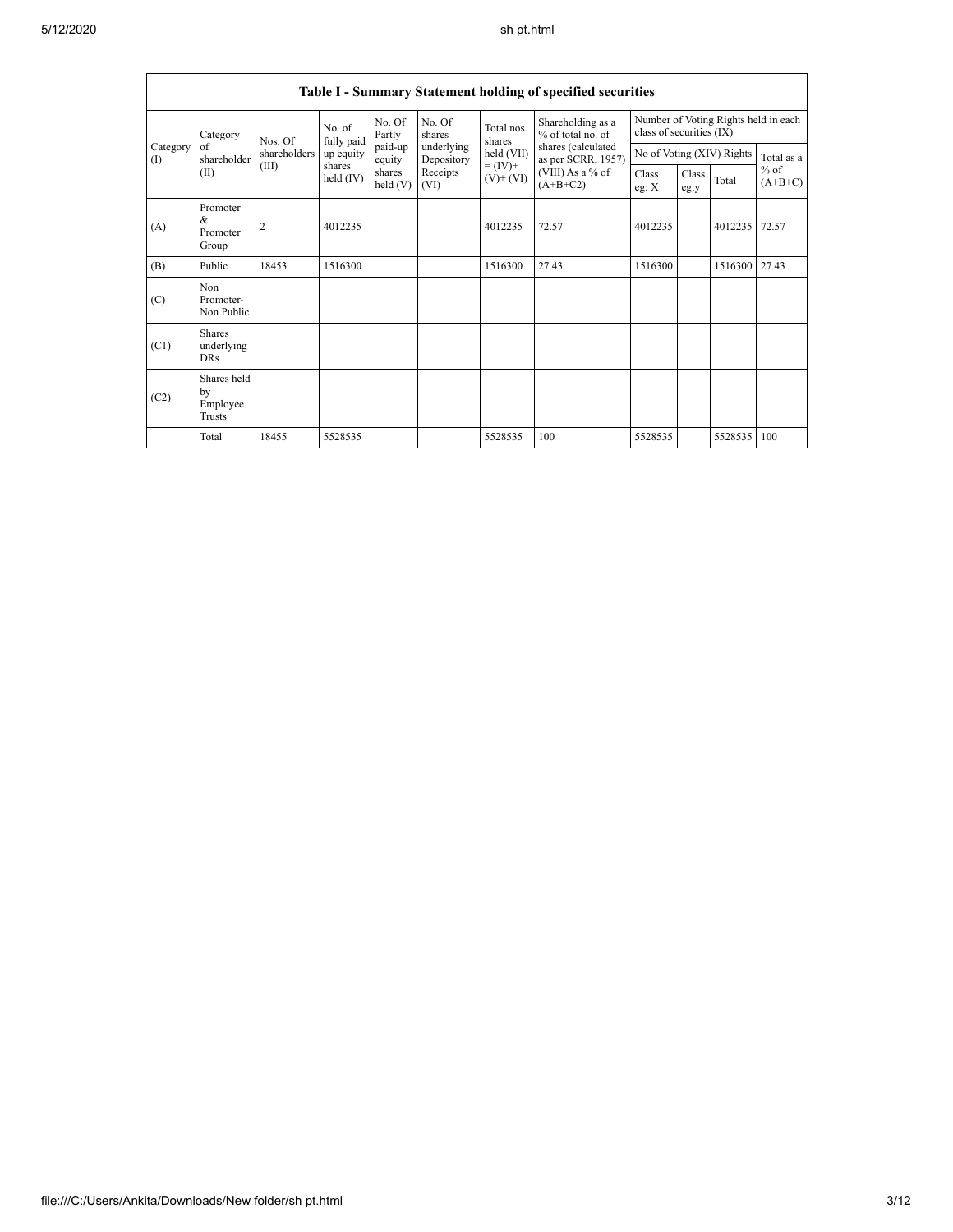|                 |                                                                         |                                                                                                                                              |                                                                                                               |                                                                                                                                                                                      | Table I - Summary Statement holding of specified securities |                                                  |                                                                               |                                                         |                                       |         |
|-----------------|-------------------------------------------------------------------------|----------------------------------------------------------------------------------------------------------------------------------------------|---------------------------------------------------------------------------------------------------------------|--------------------------------------------------------------------------------------------------------------------------------------------------------------------------------------|-------------------------------------------------------------|--------------------------------------------------|-------------------------------------------------------------------------------|---------------------------------------------------------|---------------------------------------|---------|
| Category<br>(1) | No. Of<br><b>Shares</b><br>Category<br>of<br>shareholder<br>(II)<br>(X) | No. of<br><b>Shares</b><br>Underlying<br>Underlying<br>Outstanding<br>Outstanding<br>convertible<br><b>Warrants</b><br>securities<br>$(X_i)$ | No. Of Shares<br>Underlying<br>Outstanding<br>convertible<br>securities and<br>No. Of<br>Warrants (Xi)<br>(a) | Shareholding , as a $\%$<br>assuming full<br>conversion of<br>convertible securities (<br>as a percentage of<br>diluted share capital)<br>$(XI) = (VII)+(X) As a %$<br>of $(A+B+C2)$ | Number of<br>Locked in<br>shares (XII)                      |                                                  | Number of<br><b>Shares</b><br>pledged or<br>otherwise<br>encumbered<br>(XIII) |                                                         | Number of<br>equity shares<br>held in |         |
|                 |                                                                         |                                                                                                                                              |                                                                                                               |                                                                                                                                                                                      | No.<br>(a)                                                  | As a<br>$%$ of<br>total<br>Shares<br>held<br>(b) | No.<br>(a)                                                                    | As a<br>$%$ of<br>total<br><b>Shares</b><br>held<br>(b) | dematerialized<br>form $(XIV)$        |         |
| (A)             | Promoter<br>$\&$<br>Promoter<br>Group                                   |                                                                                                                                              |                                                                                                               |                                                                                                                                                                                      | 72.57                                                       |                                                  |                                                                               |                                                         |                                       | 4012235 |
| (B)             | Public                                                                  |                                                                                                                                              |                                                                                                               |                                                                                                                                                                                      | 27.43                                                       |                                                  |                                                                               |                                                         |                                       | 200665  |
| (C)             | Non<br>Promoter-<br>Non Public                                          |                                                                                                                                              |                                                                                                               |                                                                                                                                                                                      |                                                             |                                                  |                                                                               |                                                         |                                       |         |
| (C1)            | Shares<br>underlying<br><b>DRs</b>                                      |                                                                                                                                              |                                                                                                               |                                                                                                                                                                                      |                                                             |                                                  |                                                                               |                                                         |                                       |         |
| (C2)            | Shares held<br>by<br>Employee<br><b>Trusts</b>                          |                                                                                                                                              |                                                                                                               |                                                                                                                                                                                      |                                                             |                                                  |                                                                               |                                                         |                                       |         |
|                 | Total                                                                   |                                                                                                                                              |                                                                                                               |                                                                                                                                                                                      | 100                                                         |                                                  |                                                                               |                                                         |                                       | 4212900 |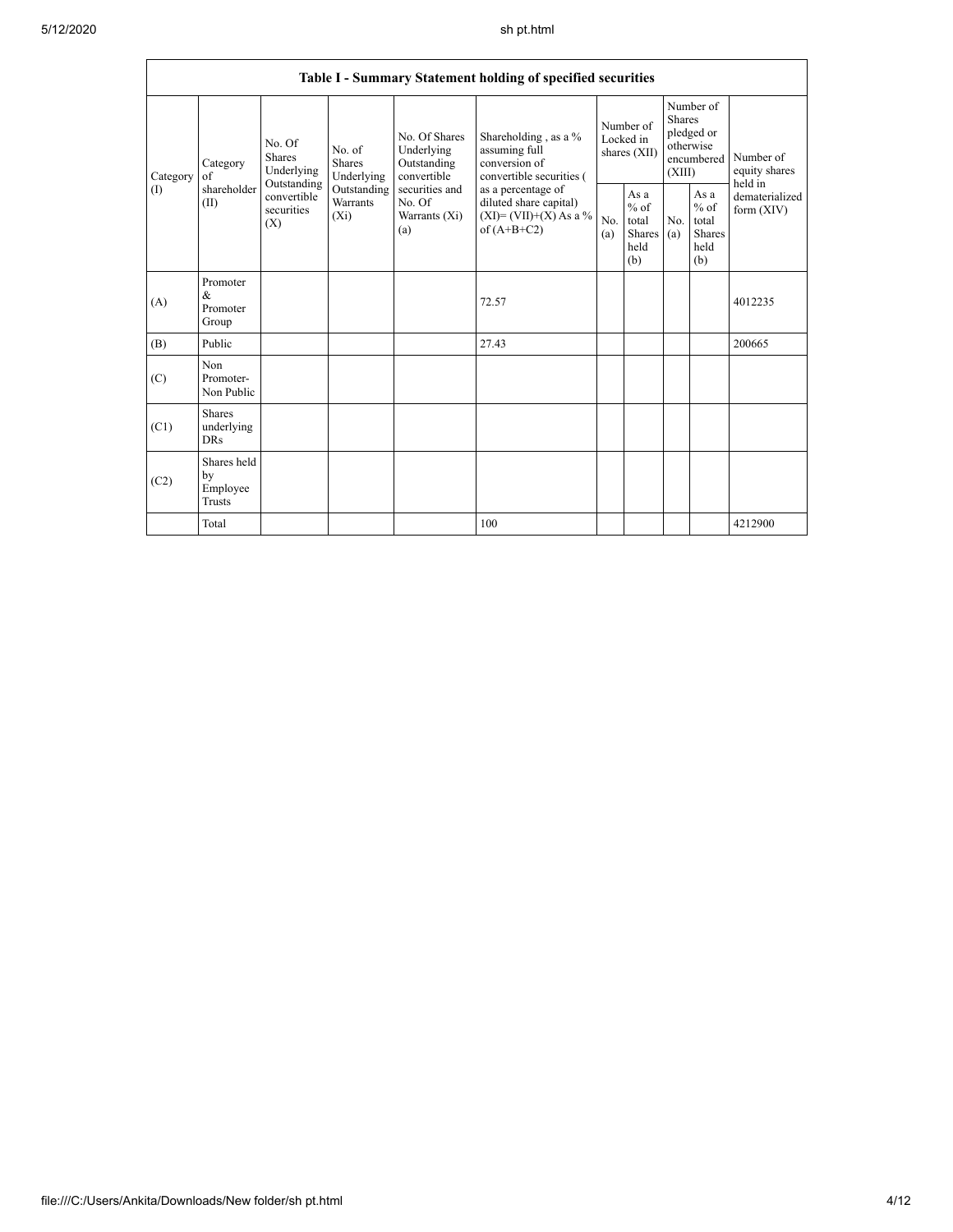|                                                                                          |                                                                                                                     |                         |                            |                       |                                    |                             | Table II - Statement showing shareholding pattern of the Promoter and Promoter Group          |                               |               |                                 |                                 |
|------------------------------------------------------------------------------------------|---------------------------------------------------------------------------------------------------------------------|-------------------------|----------------------------|-----------------------|------------------------------------|-----------------------------|-----------------------------------------------------------------------------------------------|-------------------------------|---------------|---------------------------------|---------------------------------|
|                                                                                          |                                                                                                                     |                         | No. of                     | No. Of<br>Partly      | No. Of                             | Total<br>nos.               | Shareholding as<br>a % of total no.                                                           | each class of securities (IX) |               | Number of Voting Rights held in |                                 |
| Sr.                                                                                      | Category &<br>Name of the                                                                                           | Nos. Of<br>shareholders | fully<br>paid up<br>equity | paid-<br>up<br>equity | shares<br>underlying<br>Depository | shares<br>held<br>$(VII) =$ | of shares<br>(calculated as<br>per SCRR,                                                      | No of Voting (XIV) Rights     |               |                                 | Total<br>as a %                 |
|                                                                                          | Shareholders (I)                                                                                                    | (III)                   | shares<br>held $(IV)$      | shares<br>held<br>(V) | Receipts<br>(VI)                   | $(IV)^+$<br>$(V)^+$<br>(VI) | 1957) (VIII) As<br>a % of<br>$(A+B+C2)$                                                       | Class eg:<br>Х                | Class<br>eg:y | Total                           | of<br>Total<br>Voting<br>rights |
| А                                                                                        | Table II - Statement showing shareholding pattern of the Promoter and Promoter Group                                |                         |                            |                       |                                    |                             |                                                                                               |                               |               |                                 |                                 |
| (1)                                                                                      | Indian                                                                                                              |                         |                            |                       |                                    |                             |                                                                                               |                               |               |                                 |                                 |
| (d)                                                                                      | Any Other<br>(specify)                                                                                              | $\overline{c}$          | 4012235                    |                       |                                    | 4012235                     | 72.57                                                                                         | 4012235                       |               | 4012235                         | 72.57                           |
| Sub-Total (A)<br>(1)                                                                     |                                                                                                                     | $\overline{c}$          | 4012235                    |                       |                                    | 4012235                     | 72.57                                                                                         | 4012235                       |               | 4012235                         | 72.57                           |
| (2)                                                                                      | Foreign                                                                                                             |                         |                            |                       |                                    |                             |                                                                                               |                               |               |                                 |                                 |
| Total<br>Shareholding<br>of Promoter<br>and Promoter<br>Group $(A)$ =<br>$(A)(1)+(A)(2)$ |                                                                                                                     | $\overline{2}$          | 4012235                    |                       |                                    | 4012235                     | 72.57                                                                                         | 4012235                       |               | 4012235                         | 72.57                           |
| B                                                                                        | Table III - Statement showing shareholding pattern of the Public shareholder                                        |                         |                            |                       |                                    |                             |                                                                                               |                               |               |                                 |                                 |
| (1)                                                                                      | Institutions                                                                                                        |                         |                            |                       |                                    |                             |                                                                                               |                               |               |                                 |                                 |
| (f)                                                                                      | Financial<br>Institutions/<br><b>Banks</b>                                                                          | 1                       | 50                         |                       |                                    | 50                          | $\boldsymbol{0}$                                                                              | 50                            |               | 50                              | $\boldsymbol{0}$                |
| Sub-Total (B)<br>(1)                                                                     |                                                                                                                     | 1                       | 50                         |                       |                                    | 50                          | $\boldsymbol{0}$                                                                              | 50                            |               | 50                              | $\boldsymbol{0}$                |
| (3)                                                                                      | Non-institutions                                                                                                    |                         |                            |                       |                                    |                             |                                                                                               |                               |               |                                 |                                 |
| (a(i))                                                                                   | Individuals -<br>i.Individual<br>shareholders<br>holding<br>nominal share<br>capital up to Rs.<br>2 lakhs.          | 18381                   | 1355548                    |                       |                                    | 1355548                     | 24.52                                                                                         | 1355548                       |               | 1355548 24.52                   |                                 |
| (a(ii))                                                                                  | Individuals - ii.<br>Individual<br>shareholders<br>holding<br>nominal share<br>capital in excess<br>of Rs. 2 lakhs. | $\mathbf{1}$            | 23823                      |                       |                                    | 23823                       | 0.43                                                                                          | 23823                         |               | 23823                           | 0.43                            |
| (e)                                                                                      | Any Other<br>(specify)                                                                                              | 70                      | 136879                     |                       |                                    | 136879                      | 2.48                                                                                          | 136879                        |               | 136879                          | 2.48                            |
| Sub-Total (B)<br>(3)                                                                     |                                                                                                                     | 18452                   | 1516250                    |                       |                                    | 1516250                     | 27.43                                                                                         | 1516250                       |               | 1516250 27.43                   |                                 |
| <b>Total Public</b><br>Shareholding<br>$(B)= (B)(1) +$<br>$(B)(2)+(B)(3)$                |                                                                                                                     | 18453                   | 1516300                    |                       |                                    | 1516300                     | 27.43                                                                                         | 1516300                       |               | 1516300 27.43                   |                                 |
| С                                                                                        |                                                                                                                     |                         |                            |                       |                                    |                             | Table IV - Statement showing shareholding pattern of the Non Promoter- Non Public shareholder |                               |               |                                 |                                 |
| Total (<br>$A+B+C2$ )                                                                    |                                                                                                                     | 18455                   | 5528535                    |                       |                                    | 5528535                     | 100                                                                                           | 5528535                       |               | 5528535                         | 100                             |
| Total $(A+B+C)$                                                                          |                                                                                                                     | 18455                   | 5528535                    |                       |                                    | 5528535                     | 100                                                                                           | 5528535                       |               | 5528535 100                     |                                 |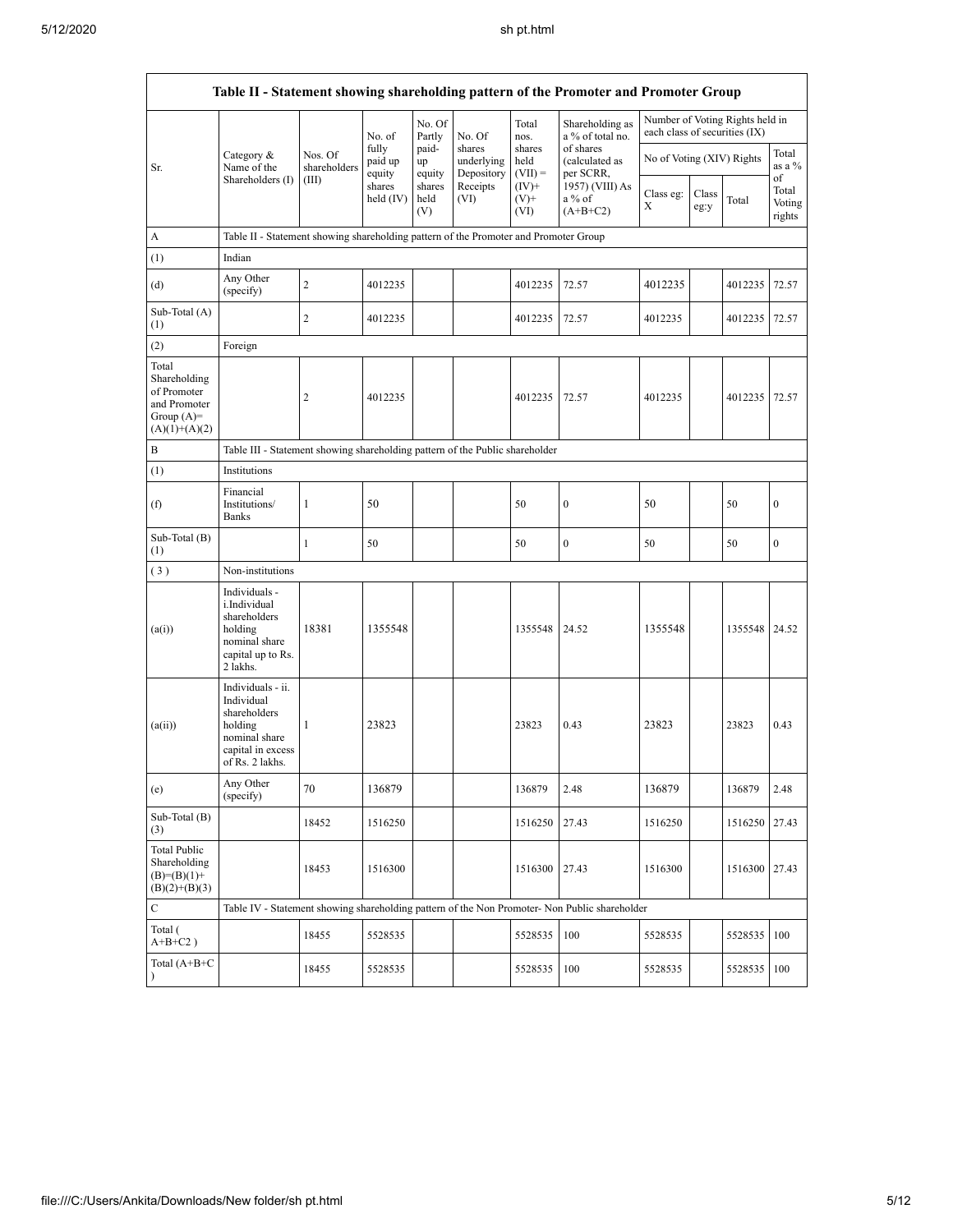$\mathsf{r}$ 

|                                                                                         | Table II - Statement showing shareholding pattern of the Promoter and Promoter Group   |                                                           |                                                                                     |                                                                                               |            |                                                                               |            |                                                  |                                |
|-----------------------------------------------------------------------------------------|----------------------------------------------------------------------------------------|-----------------------------------------------------------|-------------------------------------------------------------------------------------|-----------------------------------------------------------------------------------------------|------------|-------------------------------------------------------------------------------|------------|--------------------------------------------------|--------------------------------|
| Sr.                                                                                     | No. Of<br>No. of<br><b>Shares</b><br>Shares<br>Underlying<br>Underlying<br>Outstanding | No. Of Shares<br>Underlying<br>Outstanding<br>convertible | Shareholding, as a %<br>assuming full conversion of<br>convertible securities (as a | Number of<br>Locked in<br>shares (XII)                                                        |            | Number of<br><b>Shares</b><br>pledged or<br>otherwise<br>encumbered<br>(XIII) |            | Number of<br>equity shares<br>held in            |                                |
|                                                                                         | convertible<br>securities<br>(X)                                                       | Outstanding<br>Warrants<br>$(X_i)$                        | securities and<br>No. Of Warrants<br>$(X_i)(a)$                                     | percentage of diluted share<br>capital) (XI)= $(VII)+(X)$ As<br>a % of $(A+B+C2)$             | No.<br>(a) | As a<br>$%$ of<br>total<br>Shares<br>held<br>(b)                              | No.<br>(a) | As a<br>$%$ of<br>total<br>Shares<br>held<br>(b) | dematerialized<br>form $(XIV)$ |
| А                                                                                       |                                                                                        |                                                           |                                                                                     | Table II - Statement showing shareholding pattern of the Promoter and Promoter Group          |            |                                                                               |            |                                                  |                                |
| (1)                                                                                     | Indian                                                                                 |                                                           |                                                                                     |                                                                                               |            |                                                                               |            |                                                  |                                |
| (d)                                                                                     |                                                                                        |                                                           |                                                                                     | 72.57                                                                                         |            |                                                                               |            |                                                  | 4012235                        |
| Sub-Total (A)<br>(1)                                                                    |                                                                                        |                                                           |                                                                                     | 72.57                                                                                         |            |                                                                               |            |                                                  | 4012235                        |
| (2)                                                                                     | Foreign                                                                                |                                                           |                                                                                     |                                                                                               |            |                                                                               |            |                                                  |                                |
| Total<br>Shareholding<br>of Promoter<br>and Promoter<br>Group $(A)=$<br>$(A)(1)+(A)(2)$ |                                                                                        |                                                           |                                                                                     | 72.57                                                                                         |            |                                                                               |            |                                                  | 4012235                        |
| B                                                                                       |                                                                                        |                                                           |                                                                                     | Table III - Statement showing shareholding pattern of the Public shareholder                  |            |                                                                               |            |                                                  |                                |
| (1)                                                                                     | Institutions                                                                           |                                                           |                                                                                     |                                                                                               |            |                                                                               |            |                                                  |                                |
| (f)                                                                                     |                                                                                        |                                                           |                                                                                     | $\mathbf{0}$                                                                                  |            |                                                                               |            |                                                  | $\boldsymbol{0}$               |
| Sub-Total (B)<br>(1)                                                                    |                                                                                        |                                                           |                                                                                     | $\theta$                                                                                      |            |                                                                               |            |                                                  | $\theta$                       |
| (3)                                                                                     | Non-institutions                                                                       |                                                           |                                                                                     |                                                                                               |            |                                                                               |            |                                                  |                                |
| (a(i))                                                                                  |                                                                                        |                                                           |                                                                                     | 24.52                                                                                         |            |                                                                               |            |                                                  | 152313                         |
| (a(ii))                                                                                 |                                                                                        |                                                           |                                                                                     | 0.43                                                                                          |            |                                                                               |            |                                                  | 23823                          |
| (e)                                                                                     |                                                                                        |                                                           |                                                                                     | 2.48                                                                                          |            |                                                                               |            |                                                  | 24529                          |
| Sub-Total (B)<br>(3)                                                                    |                                                                                        |                                                           |                                                                                     | 27.43                                                                                         |            |                                                                               |            |                                                  | 200665                         |
| <b>Total Public</b><br>Shareholding<br>$(B)=(B)(1)+$<br>$(B)(2)+(B)(3)$                 |                                                                                        |                                                           |                                                                                     | 27.43                                                                                         |            |                                                                               |            |                                                  | 200665                         |
| C                                                                                       |                                                                                        |                                                           |                                                                                     | Table IV - Statement showing shareholding pattern of the Non Promoter- Non Public shareholder |            |                                                                               |            |                                                  |                                |
| Total (<br>$A+B+C2$ )                                                                   |                                                                                        |                                                           |                                                                                     | 100                                                                                           |            |                                                                               |            |                                                  | 4212900                        |
| Total (A+B+C<br>$\lambda$                                                               |                                                                                        |                                                           |                                                                                     | 100                                                                                           |            |                                                                               |            |                                                  | 4212900                        |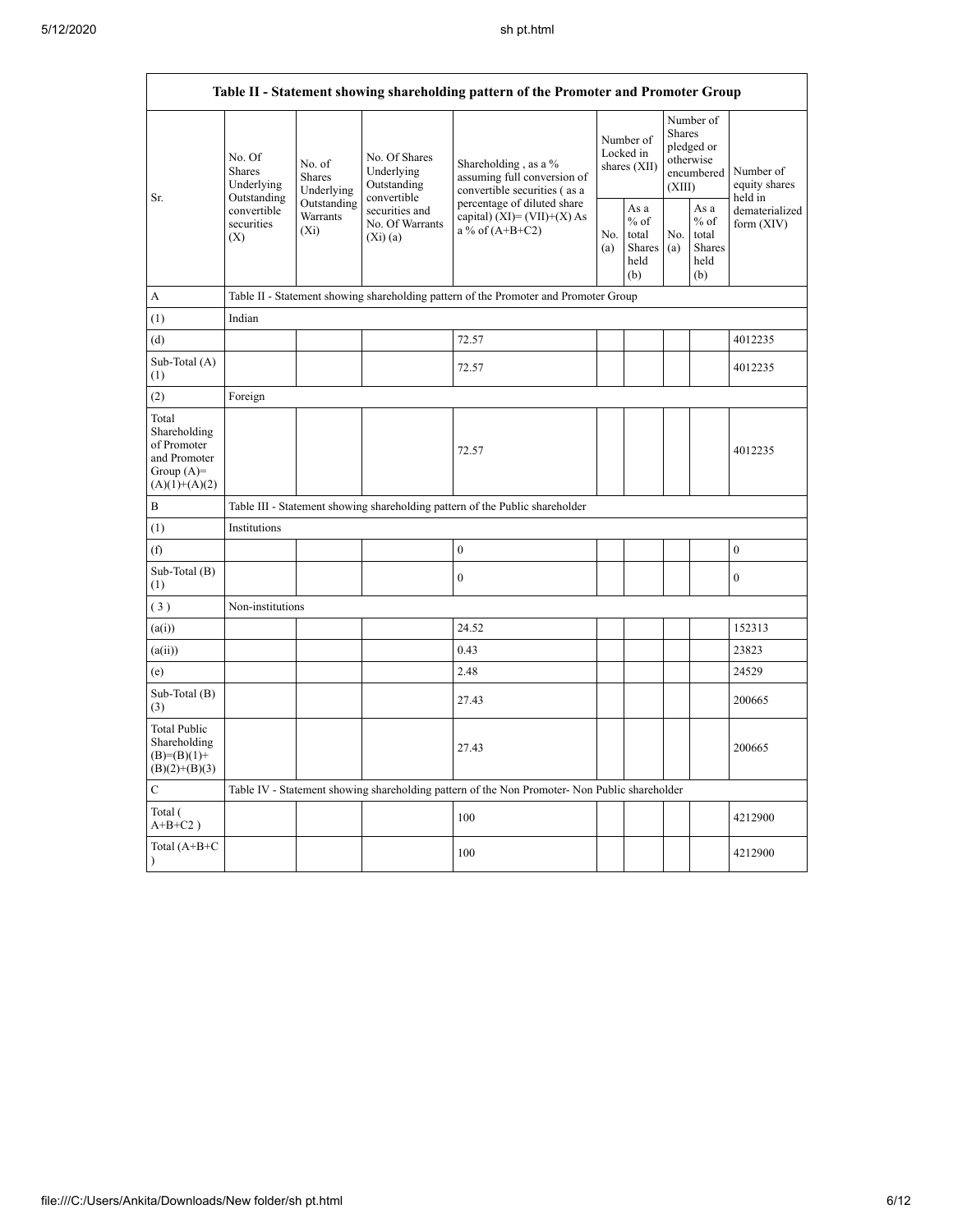| Any Other (specify)                                                                                                                                                                    |                                                               |                                 |                       |  |  |  |
|----------------------------------------------------------------------------------------------------------------------------------------------------------------------------------------|---------------------------------------------------------------|---------------------------------|-----------------------|--|--|--|
| Searial No.                                                                                                                                                                            | $\mathbf{1}$                                                  | $\overline{c}$                  |                       |  |  |  |
| Category                                                                                                                                                                               | <b>Bodies Corporate</b>                                       | <b>Bodies Corporate</b>         | Click here to go back |  |  |  |
| Name of the<br>Shareholders (I)                                                                                                                                                        | <b>BBIGPLAS POLY PRIVATE LTD</b>                              | KKALPANA INDUSTRIES (INDIA) LTD |                       |  |  |  |
| PAN (II)                                                                                                                                                                               | AADCK7909G                                                    | AABCK2239D                      | Total                 |  |  |  |
| No. of the<br>Shareholders (I)                                                                                                                                                         | $\mathbf{1}$                                                  | $\mathbf{1}$                    | $\overline{2}$        |  |  |  |
| No. of fully paid<br>up equity shares<br>held (IV)                                                                                                                                     | 2009315                                                       | 2002920                         | 4012235               |  |  |  |
| No. Of Partly paid-<br>up equity shares<br>held(V)                                                                                                                                     |                                                               |                                 |                       |  |  |  |
| No. Of shares<br>underlying<br>Depository<br>Receipts (VI)                                                                                                                             |                                                               |                                 |                       |  |  |  |
| Total nos. shares<br>held $(VII) = (IV) +$<br>$(V)$ + $(VI)$                                                                                                                           | 2009315                                                       | 2002920                         | 4012235               |  |  |  |
| Shareholding as a<br>% of total no. of<br>shares (calculated<br>as per SCRR,<br>1957) (VIII) As a<br>% of $(A+B+C2)$                                                                   | 36.34                                                         | 36.23                           | 72.57                 |  |  |  |
|                                                                                                                                                                                        | Number of Voting Rights held in each class of securities (IX) |                                 |                       |  |  |  |
| Class eg: X                                                                                                                                                                            | 2009315                                                       | 2002920                         | 4012235               |  |  |  |
| Class eg:y                                                                                                                                                                             |                                                               |                                 |                       |  |  |  |
| Total                                                                                                                                                                                  | 2009315                                                       | 2002920                         | 4012235               |  |  |  |
| Total as a % of<br>Total Voting rights                                                                                                                                                 | 36.34                                                         | 36.23                           | 72.57                 |  |  |  |
| No. Of Shares<br>Underlying<br>Outstanding<br>convertible<br>securities (X)                                                                                                            |                                                               |                                 |                       |  |  |  |
| No. of Shares<br>Underlying<br>Outstanding<br>Warrants (Xi)                                                                                                                            |                                                               |                                 |                       |  |  |  |
| No. Of Shares<br>Underlying<br>Outstanding<br>convertible<br>securities and No.<br>Of Warrants (Xi)<br>(a)                                                                             |                                                               |                                 |                       |  |  |  |
| Shareholding, as a<br>% assuming full<br>conversion of<br>convertible<br>securities (as a<br>percentage of<br>diluted share<br>capital) $(XI)=$<br>$(VII)+(X)$ As a %<br>of $(A+B+C2)$ | 36.34                                                         | 36.23                           | 72.57                 |  |  |  |
| Number of Locked in shares (XII)                                                                                                                                                       |                                                               |                                 |                       |  |  |  |
| No. (a)                                                                                                                                                                                |                                                               |                                 |                       |  |  |  |
| As a % of total<br>Shares held (b)                                                                                                                                                     |                                                               |                                 |                       |  |  |  |
|                                                                                                                                                                                        | Number of Shares pledged or otherwise encumbered (XIII)       |                                 |                       |  |  |  |
| No. (a)                                                                                                                                                                                |                                                               |                                 |                       |  |  |  |
| As a % of total<br>Shares held (b)                                                                                                                                                     |                                                               |                                 |                       |  |  |  |
| Number of equity                                                                                                                                                                       | 2009315                                                       | 2002920                         | 4012235               |  |  |  |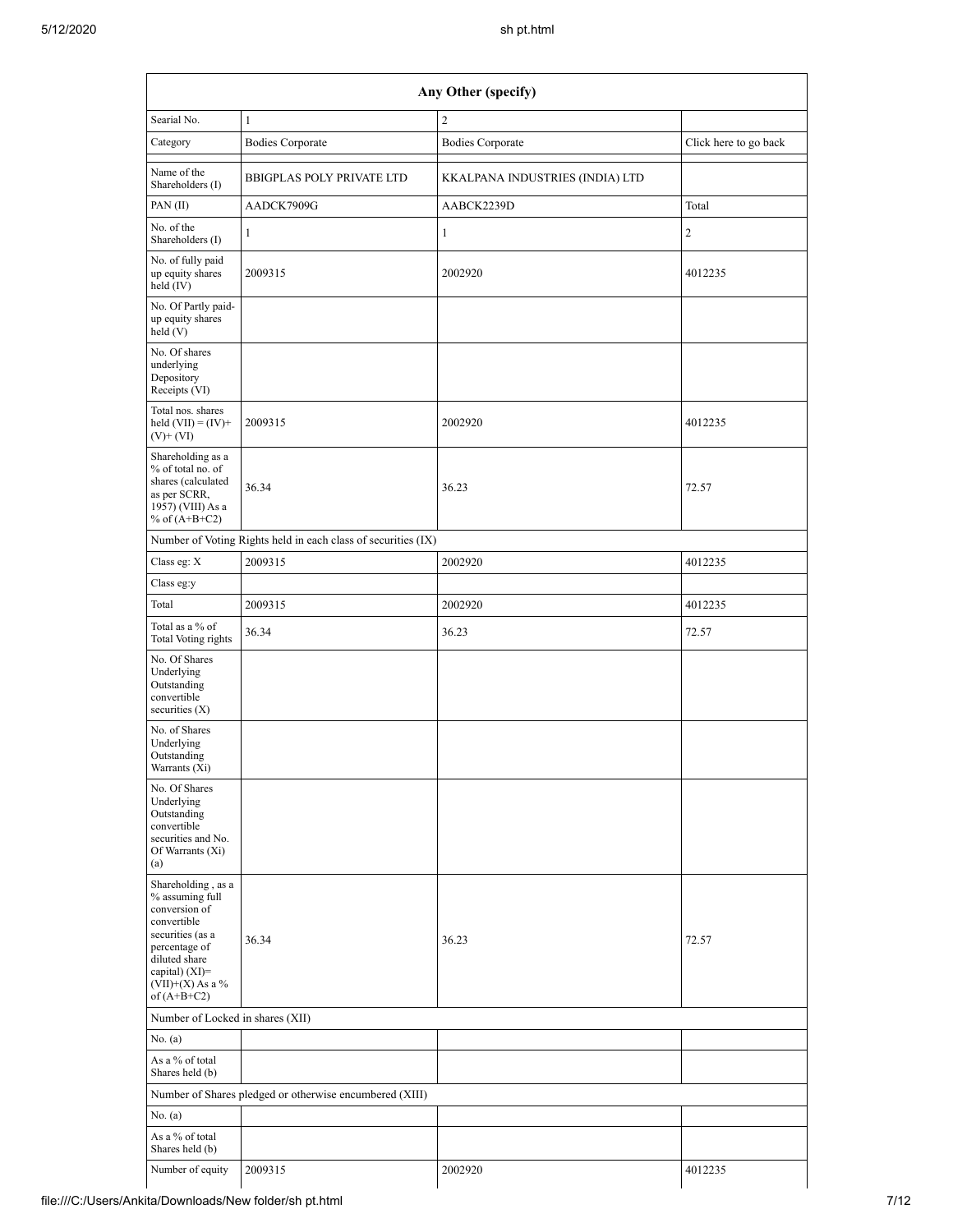| shares held in<br>dematerialized<br>form $(XIV)$ |  |  |
|--------------------------------------------------|--|--|
| Reason for not providing PAN                     |  |  |
| Reason for not<br>providing PAN                  |  |  |
| Shareholder type                                 |  |  |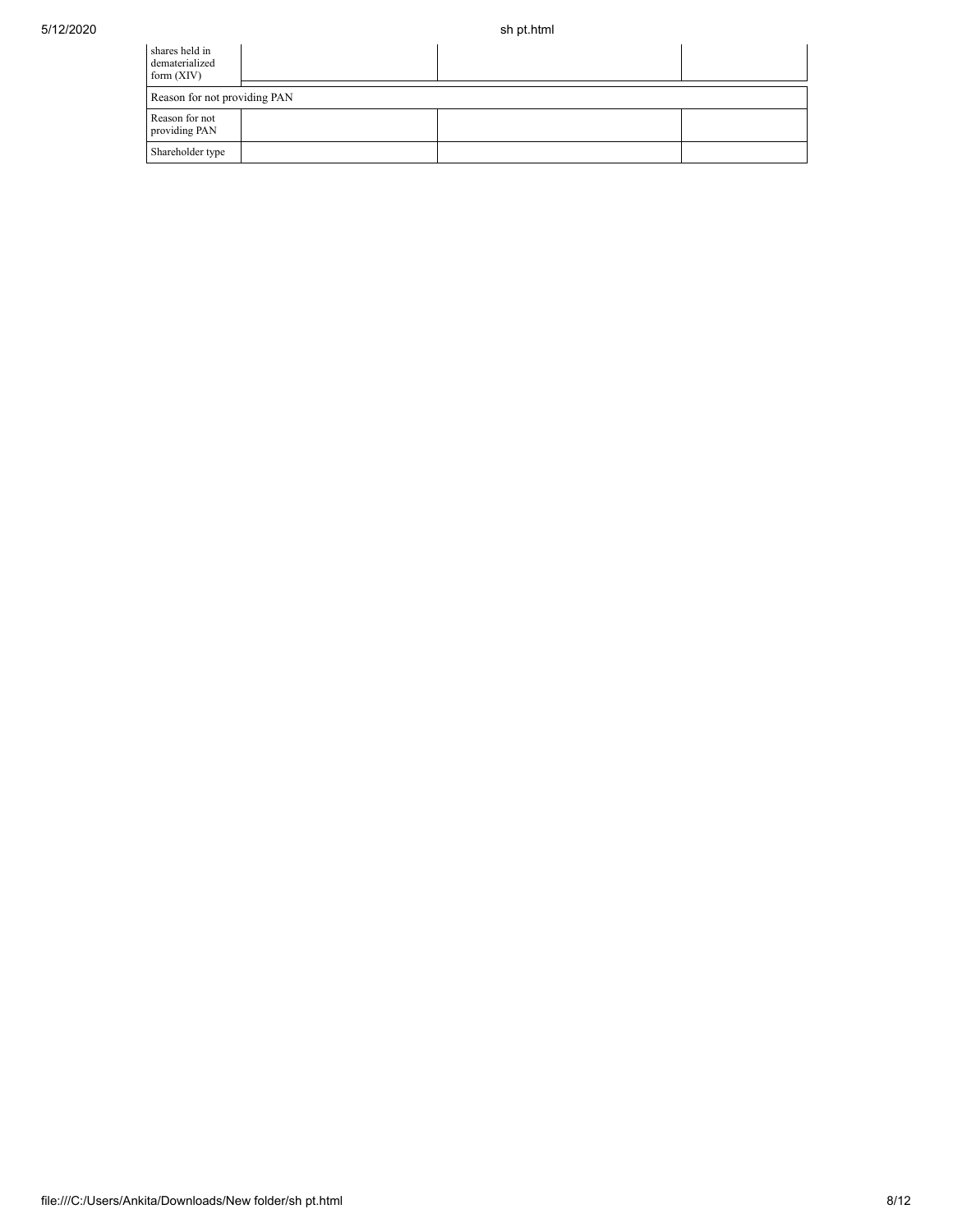|                                                                                                                                                                                                       | Any Other (specify)        |                                                               |                              |                |                          |  |  |
|-------------------------------------------------------------------------------------------------------------------------------------------------------------------------------------------------------|----------------------------|---------------------------------------------------------------|------------------------------|----------------|--------------------------|--|--|
| Searial No.                                                                                                                                                                                           | $\mathbf{1}$               | $\overline{2}$                                                | 3                            | $\overline{4}$ |                          |  |  |
| Category                                                                                                                                                                                              | <b>Bodies</b><br>Corporate | <b>Bodies Corporate</b>                                       | Non-Resident Indian<br>(NRI) | <b>HUF</b>     |                          |  |  |
| Category / More<br>than 1 percentage                                                                                                                                                                  | Category                   | More than 1 percentage of<br>shareholding                     | Category                     | Category       |                          |  |  |
| Name of the<br>Shareholders (I)                                                                                                                                                                       |                            | <b>SIKKIM BANK LTD</b>                                        |                              |                | Click here to go<br>back |  |  |
| PAN(II)                                                                                                                                                                                               |                            | ZZZZZ9999Z                                                    |                              |                | Total                    |  |  |
| No. of the<br>Shareholders (I)                                                                                                                                                                        | 59                         | 1                                                             | $\mathbf{1}$                 | 10             | 70                       |  |  |
| No. of fully paid<br>up equity shares<br>held $(IV)$                                                                                                                                                  | 131860                     | 100000                                                        | 300                          | 4719           | 136879                   |  |  |
| No. Of Partly paid-<br>up equity shares<br>held (V)                                                                                                                                                   |                            |                                                               |                              |                |                          |  |  |
| No. Of shares<br>underlying<br>Depository<br>Receipts (VI)                                                                                                                                            |                            |                                                               |                              |                |                          |  |  |
| Total nos. shares<br>held $(VII) = (IV) +$<br>$(V)$ + $(VI)$                                                                                                                                          | 131860                     | 100000                                                        | 300                          | 4719           | 136879                   |  |  |
| Shareholding as a<br>% of total no. of<br>shares (calculated<br>as per SCRR,<br>1957) (VIII) As a<br>% of $(A+B+C2)$                                                                                  | 2.39                       | 1.81                                                          | 0.01                         | 0.09           | 2.49                     |  |  |
|                                                                                                                                                                                                       |                            | Number of Voting Rights held in each class of securities (IX) |                              |                |                          |  |  |
| Class eg: X                                                                                                                                                                                           | 131860                     | 100000                                                        | 300                          | 4719           | 136879                   |  |  |
| Class eg:y                                                                                                                                                                                            |                            |                                                               |                              |                |                          |  |  |
| Total                                                                                                                                                                                                 | 131860                     | 100000                                                        | 300                          | 4719           | 136879                   |  |  |
| Total as a % of<br><b>Total Voting rights</b>                                                                                                                                                         | 2.39                       | 1.81                                                          | 0.01                         | 0.09           | 2.49                     |  |  |
| No. Of Shares<br>Underlying<br>Outstanding<br>convertible<br>securities $(X)$                                                                                                                         |                            |                                                               |                              |                |                          |  |  |
| No. of Shares<br>Underlying<br>Outstanding<br>Warrants (Xi)                                                                                                                                           |                            |                                                               |                              |                |                          |  |  |
| No. Of Shares<br>Underlying<br>Outstanding<br>convertible<br>securities and No.<br>Of Warrants (Xi)<br>(a)                                                                                            |                            |                                                               |                              |                |                          |  |  |
| Shareholding, as a<br>% assuming full<br>conversion of<br>convertible<br>securities (as a<br>percentage of<br>diluted share<br>capital) (XI)=<br>$({\rm VII}){+}({\rm X})$ As a $\%$<br>of $(A+B+C2)$ | 2.39                       | 1.81                                                          | 0.01                         | 0.09           | 2.49                     |  |  |
| Number of Locked in shares (XII)                                                                                                                                                                      |                            |                                                               |                              |                |                          |  |  |
| No. (a)                                                                                                                                                                                               |                            |                                                               |                              |                |                          |  |  |
| As a % of total<br>Shares held (b)                                                                                                                                                                    |                            |                                                               |                              |                |                          |  |  |
| Number of equity<br>shares held in<br>dematerialized<br>form $(XIV)$                                                                                                                                  | 19510                      | $\boldsymbol{0}$                                              | 300                          | 4719           | 24529                    |  |  |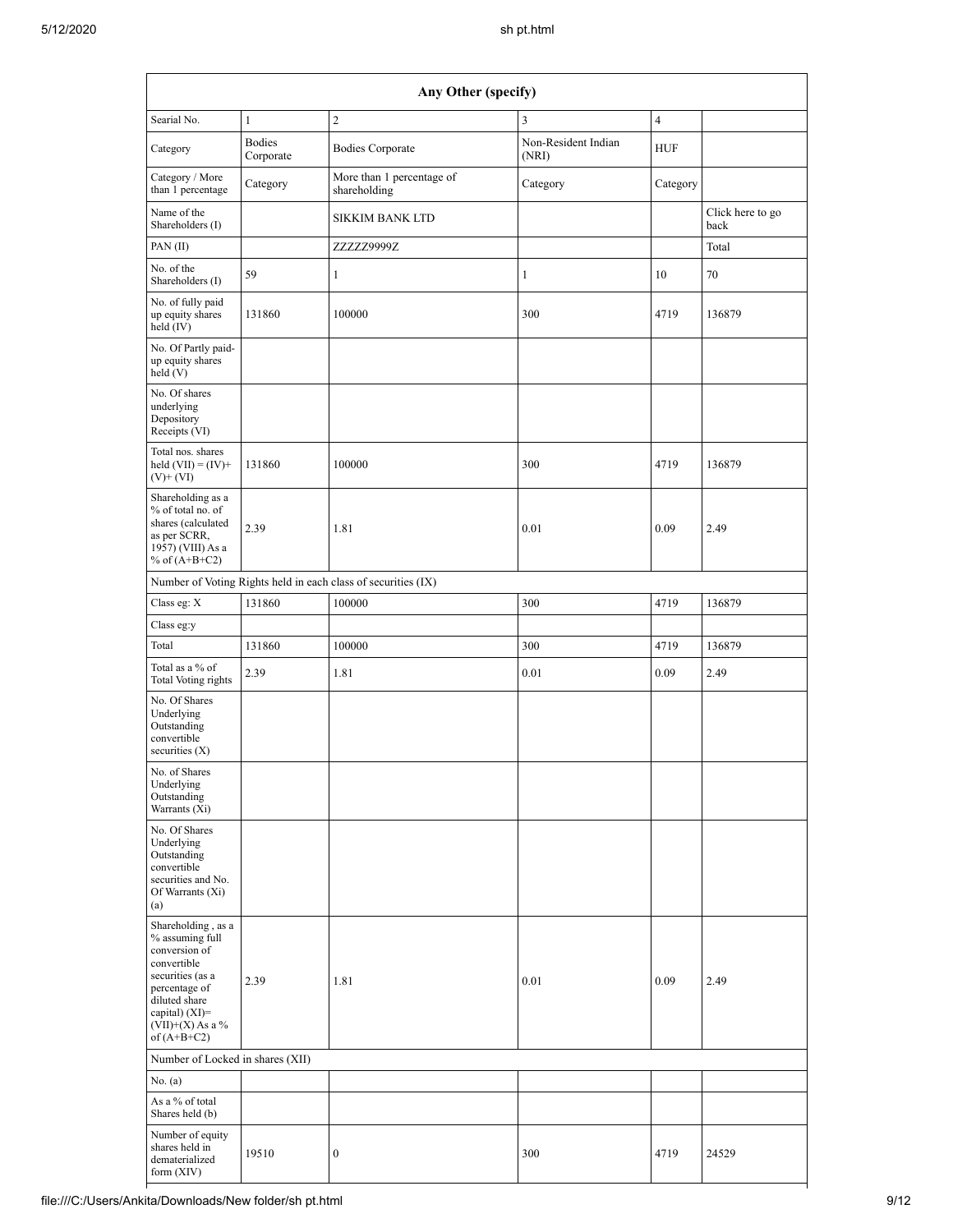|                                 | Reason for not providing PAN |                        |  |  |  |  |  |  |  |  |
|---------------------------------|------------------------------|------------------------|--|--|--|--|--|--|--|--|
| Reason for not<br>providing PAN |                              | Textual Information(1) |  |  |  |  |  |  |  |  |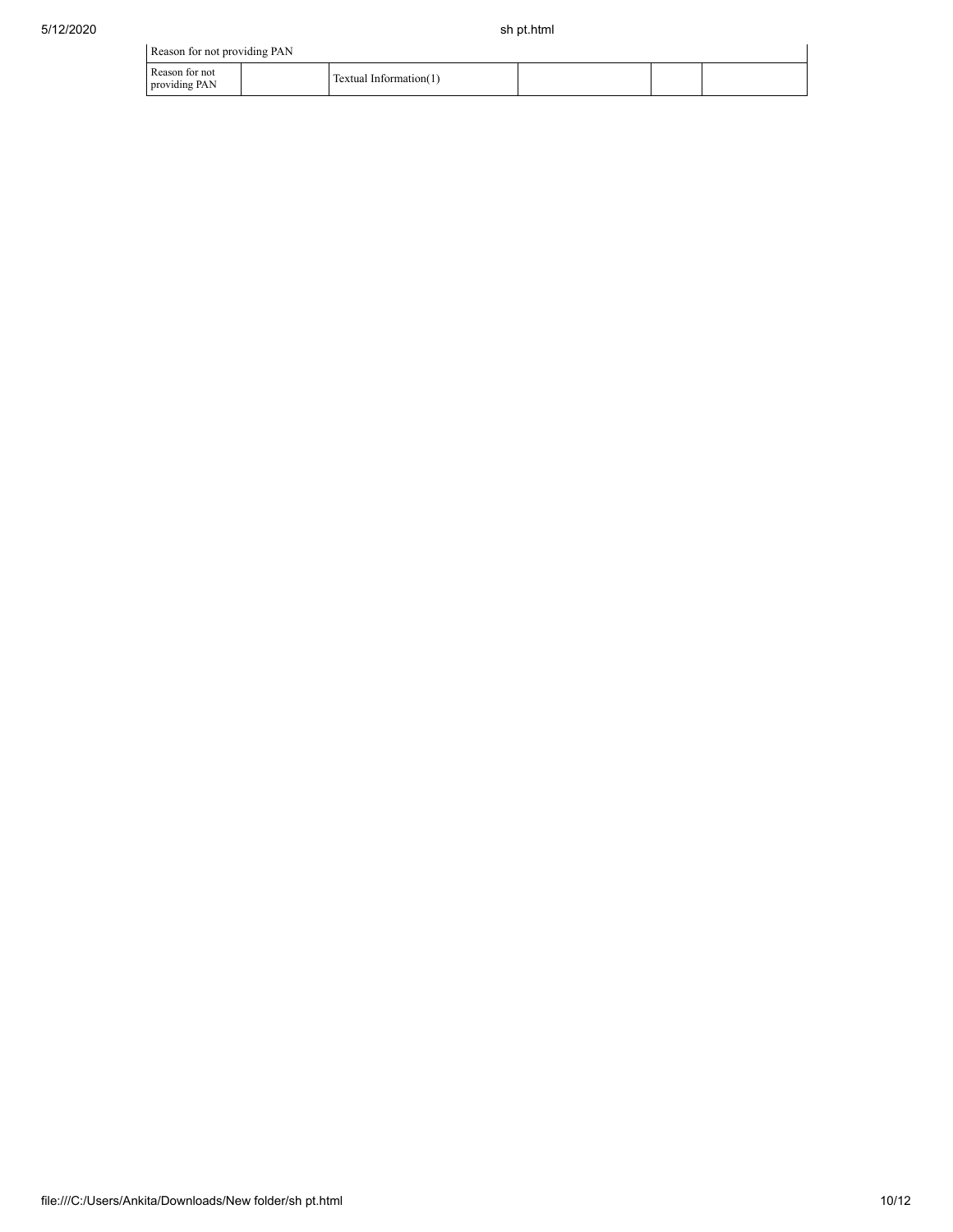|                        | <b>Text Block</b>        |
|------------------------|--------------------------|
| Textual Information(1) | <b>PAN NOT AVAILABLE</b> |